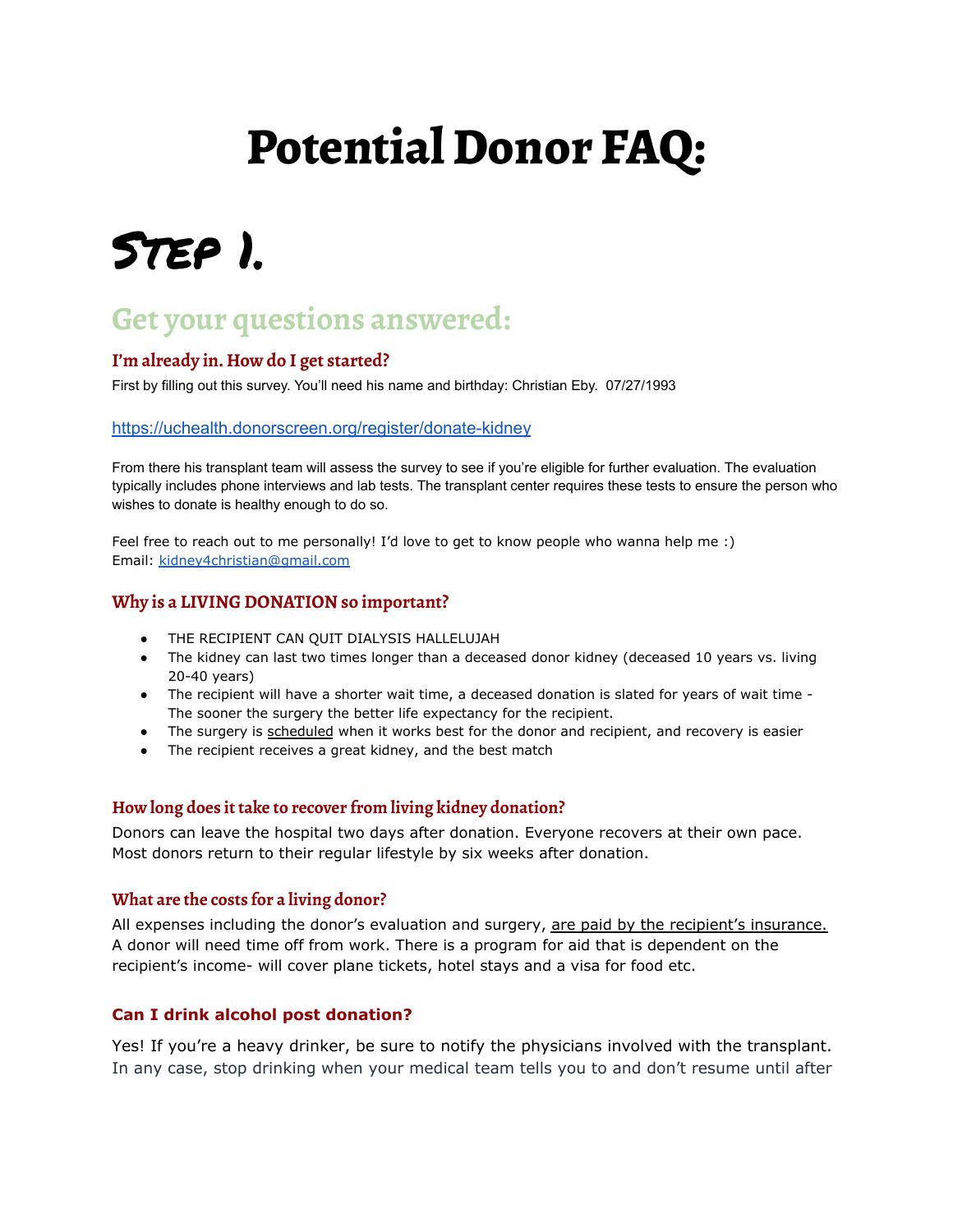recovery (at most 6 weeks). Once you've been given clearance, moderate alcohol consumption is perfectly acceptable. Same thing with smoking.

#### **Do we have to have the same blood type?**

No, not necessarily. If the potential donor is not a match for the recipient they can still save the recipient —just not directly. This is accomplished through a Paired Exchange Program. In essence - two pairs (a needy recipient and a donor switch with another needy recipient and donor for a win-win scenario)

In Paired Exchange, a computer algorithm is used to find a better match for incompatible groupings. That being said - To qualify as a kidney donor, you must be physically fit, in good general health, and free from high blood pressure, diabetes, cancer, kidney disease and heart disease.

#### **What if i have a medical condition and don't know ifI can donate?**

The BEST way to find out is by filling out the survey and let Christian's transplant team decide. Here is the Link. You'll need his name and birthday: Christian Eby, 07/27/1993

#### <https://uchealth.donorscreen.org/register/donate-kidney>

#### **What is the follow-up care post recovery?**

Once cleared by the surgeon the follow up consists of blood work (paid for by recipient's insurance) at 6 months post surgery, 12 months, then 24 months. Follow ups with the Nurse practitioner or surgeon are done remotely at year 1 and year 2 based on the hospital and program.

#### **Where will the incision be for surgery?**

There are two types of donor surgeries: laparoscopic and open. **For a surgery without scars,** doctors may do the donor surgery through the navel. Almost all donor surgeries (>99%) are done with the laparoscopic method where a few  $\frac{1}{2}$  incisions (5-10 mm) are made and a camera and instruments are inserted.

The kidney is removed through a small incision at the pant line. The surgery takes about three hours. The donor often goes home two days after surgery.



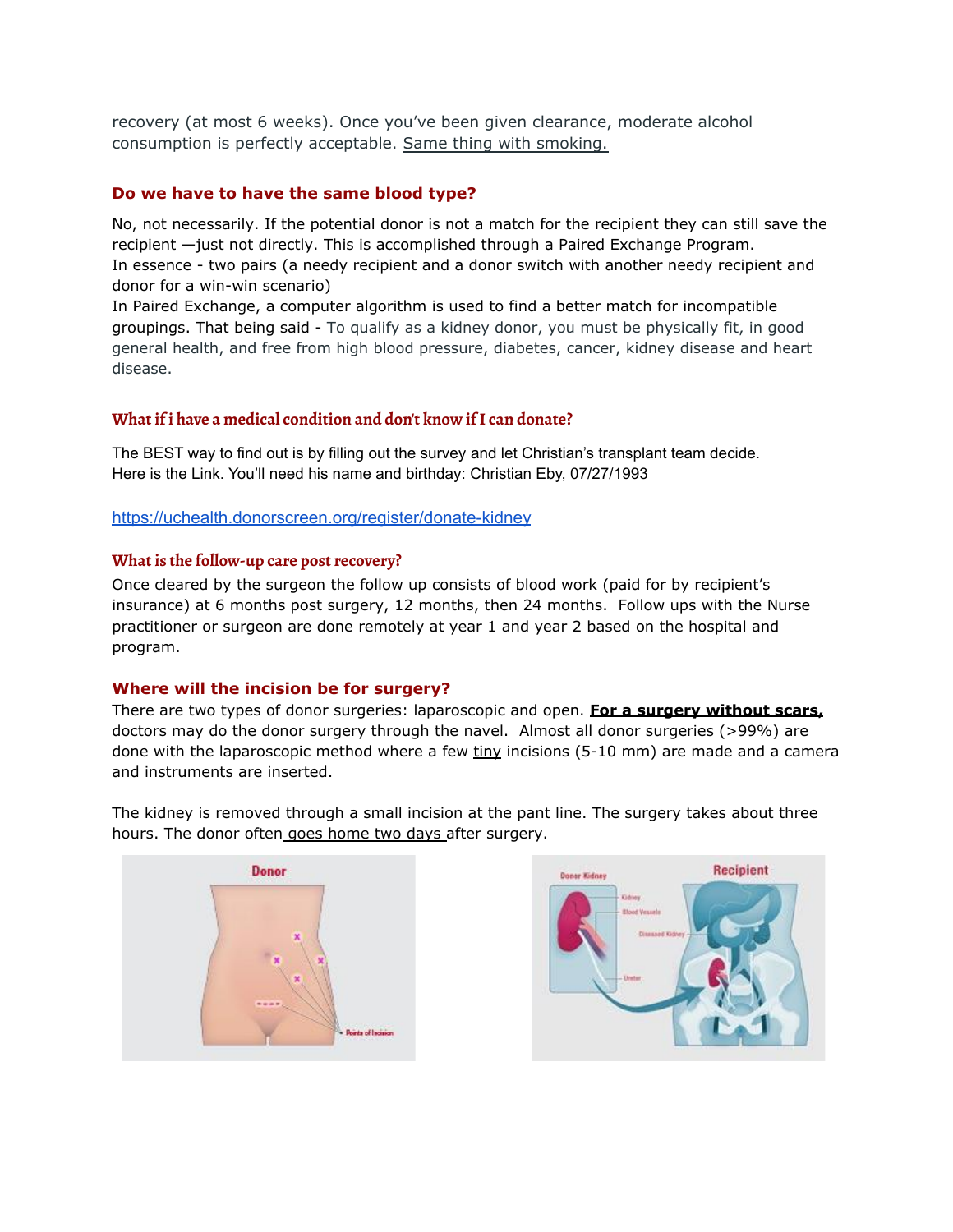*A few tiny incisions (5-10 mm,or less than ½ inch) are made and a camera and surgical instruments are inserted.The kidney is removed through a small incision at the pant line. They can remove the left or right kidney for donation, but usually the left kidney will be removed. For a surgery without scars, doctors may do the donor surgery through the navel.*

*Once the donor kidney is removed, it is taken to where the recipient is, and placed into the recipient. A donor can live well with one kidney, and the recipient will have better health with their new kidney.*

#### **I have a question that isn't on this Sheet. How do I find the answer?**

Let Christian know so he can find the answer for you! This campaign means so much to him - so giving the absolute BEST effort to his donor is priority number one. Email : kidney4christian@gmail.com

#### **What is typically prescribed pre and post surgery? How does this work with insurance? Who administers meds? Does any part pre or post impact my insurance claims or costs?**

Stool softener pre and post. Pain medication as needed- mostly used in the hospital post surgery but taken as needed once home. Recipient's insurance takes care of all meds and surgery costs as well as any follow up. In the case of complications it is covered as well through the hospital even up to 90 day's post surgery.

#### **Any lifestyle changes? Long term impacts? Will I feel different or be limited in what I can do?**

*"The most notable change expressed by most living kidney donors comes in the form of the perpetual joy they feel for achieving such an extraordinary triumph "*

During recovery there is a 6 week no weight lifting restriction. Walking is a suitable replacement for exercise. Nominal caution is to be taken for future healthcare and procedures that are processed through the kidney (ex: taking Tylenol instead of Advil).

## Step 2.

### **Take Action.**

This is a big decision that will leave a lasting feeling of fulfillment and gratitude. It takes 6 weeks, and a bit of courage and just like that - you have changed someone's life for the better forever.